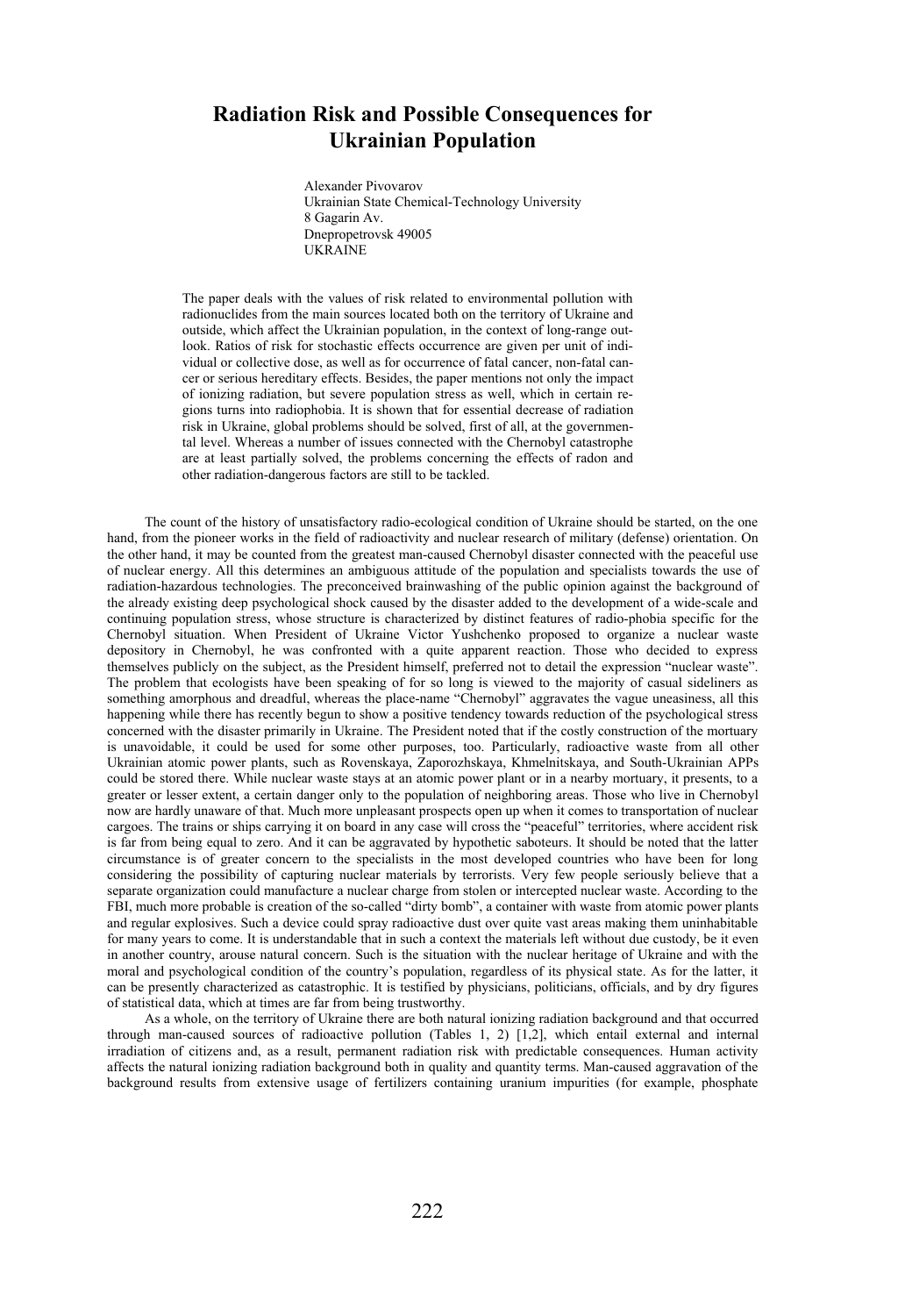fertilizers), more active operations on extraction of uranium ores, and mass increase in air transport service which contribute to space radiation.

|                                                                       |                      | Table 1.        |  |  |  |
|-----------------------------------------------------------------------|----------------------|-----------------|--|--|--|
| <b>Natural Sources of Ionizing Radiation</b>                          |                      |                 |  |  |  |
| Source                                                                | Average annual dose, | Contribution to |  |  |  |
|                                                                       | mZv                  | dose, $\%$ .    |  |  |  |
| Space (radiation at sea level)                                        | 0,3                  | 15,1            |  |  |  |
| Earth (soil, water, building materials)                               | $0, 5 - 1, 3$        | 68,8            |  |  |  |
| Radioactive elements in human tissues $(^{40}K, )$<br>$^{14}$ C etc.) | 0.3                  | 15,1            |  |  |  |
| Other sources                                                         | 0,02                 | 1,0             |  |  |  |
| Total average annual dose                                             | 2,0                  |                 |  |  |  |

| <b>Man-made Irradiation Sources</b>                |                  |                     |  |  |
|----------------------------------------------------|------------------|---------------------|--|--|
| Source                                             | Annual dose, mZv | Fraction of natural |  |  |
|                                                    |                  | background, %.      |  |  |
| Medical devices (fluorography, roentgenography     | $1.0 - 1.5$      | 50-75               |  |  |
| of teeth, radioscopy of lungs)                     |                  |                     |  |  |
| Air flights (distance of 2000 km, 5 times per      | $0,02-0,025$     | $1,0-2,5$           |  |  |
| year)                                              |                  |                     |  |  |
| Viewing TV (4 hours a day)                         | 0.01             | 0.5                 |  |  |
| Atomic power plants (at stable operation)          | 0,001            | 0.05                |  |  |
| Thermal power plants (working on coals) lo-        | 0,006-0,06       | $0, 3 - 3, 0$       |  |  |
| cated at the distance of 20 km                     |                  |                     |  |  |
| Global precipitations from nuclear weapons tests   | 0,025            | 1,0                 |  |  |
| Other sources (oil production, extraction of ores, | 0,4              |                     |  |  |
| building materials' industry)                      |                  |                     |  |  |
| Total                                              | $1.5 - 2.0$      |                     |  |  |

Following the conservative radiobiological hypothesis, any arbitrary low level of radiation gives rise to certain risk of stochastic effects occurrence. These effects include induction of malignant neoplasms, some congenital malformations and diseases of descendants of radiation-exposed individuals. For quantitative assessment of possible stochastic effects frequency, hypothesis about linear non-threshold dependence of probable long-term effects of radiation dose with risk ratio of  $7.10^{-2}$  Zv<sup>-1</sup> [3] is used.

In accordance with data given in paper [4], there is a number of basic stages of radiation exposure of humans conditioned, first of all, by peculiarities of origin of the risk territories:

- 1. Early stage connected primarily with the action of short-lived isotopes, which duration is measured in months, at most.
- 2. Late stage, which duration is determined by half-life period for long-lived radionuclides, in particular,  $137Cs$ и $90$ Sr.
- 3. Distant stage, which can develop in the course of life of many generations or generally without direct connection with the effects of radiation factor, or against the background of continuing action of plutonium and radiocarbon radiation.

In the authors opinion, the concept of the third (distant) stage is introduced for the first time, and it is, evidently, connected with wide spectrum of data on changes occurred in immunogenotypic structure of the populations exposed to small doses of radioactivity sources. Simultaneously, subsequent risk group, including descendants of people exposed to radiation at early stages, begins to form (with the lapse of time this group turns to the largest one, and further it is to determine all situation as a whole). As it is evidenced by numerous data, genetic effects of small doses, both congenital and inherited malformations and diseases, are developed in descendants of irradiated individuals stochastically. In the domain of doses typical for external and internal irradiation coming from natural sources and man-caused ones, biological action of the radiation is completely limited to inducing stochastic effects.

Let's consider some facts [4, 6]. Characteristic figure of the Ukrainian territory pollution with cesium-137 before the accident at ChAPP is 0.2 Bq/cm<sup>2</sup>. As a result of Chernobyl catastrophe, nearly  $1.7 \cdot 10^{16}$  Bq of cesium-137 and 4,5·1015 Bq of strontium-90 have fallen on the territory of Ukraine. About 60% of cesium-137 and 88% of strontium-90 remain in 30-kilometer zone, and the other part caused pollution of  $4.2 \cdot 10^4$  km<sup>2</sup> with cesium of density exceeding 3.7 Bq/cm<sup>2</sup>, and 2.7·10<sup>4</sup> km<sup>2</sup> with strontium of over 0.6 Bq/cm<sup>2</sup> density. In the other regions of Ukraine, surface pollution of soil with cesium-137 increased as much as four times, as compared with the pollution level<br>before the Chernobyl catastrophe. Every year, about 5.0·10<sup>11</sup> Bq of uranium-238 and about 2.0·10<sup>13</sup> Bq of

Table 2.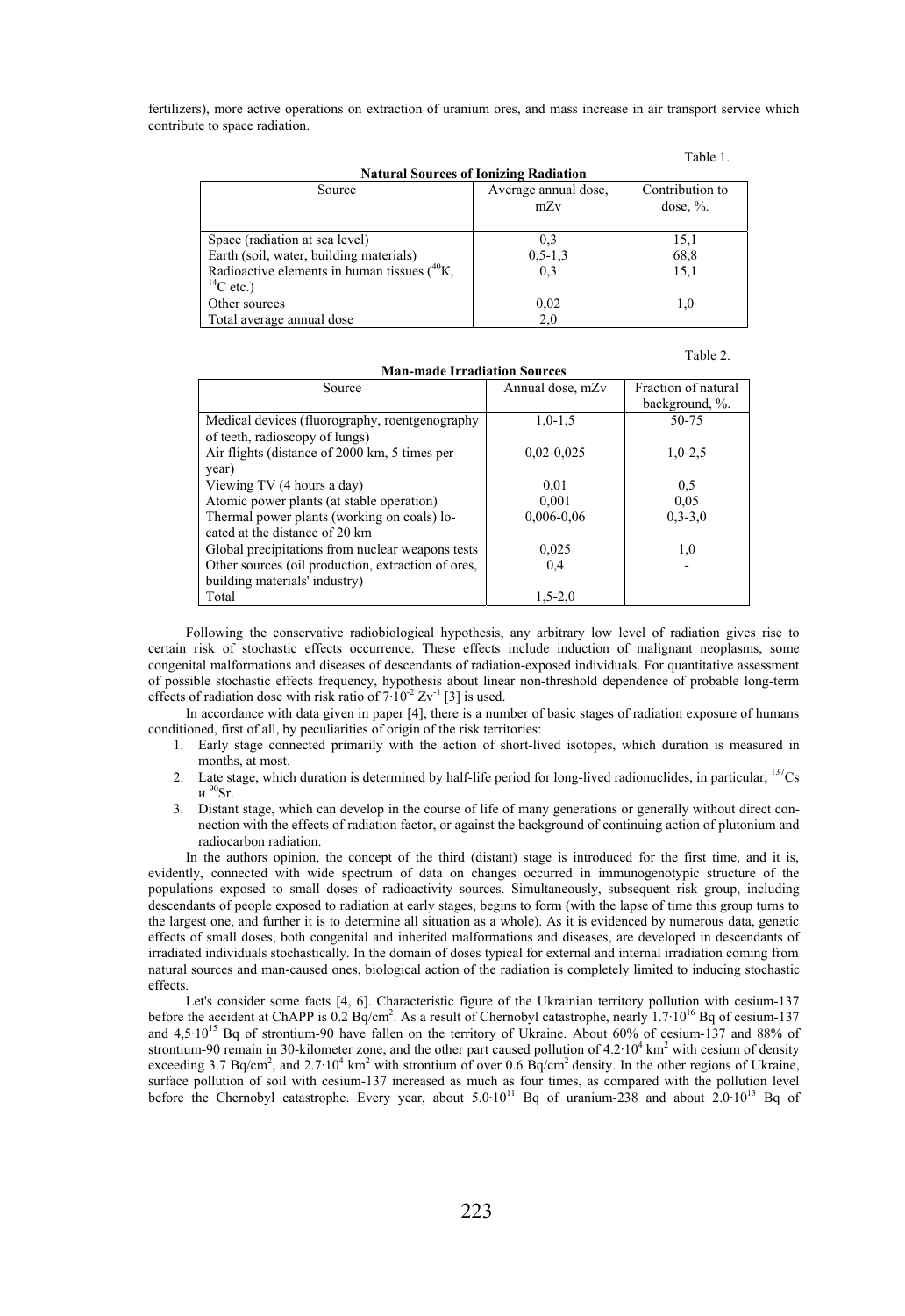potassium-40 are also brought into soil with fertilizers. Atmospheric air pollution as a result of nuclear tests and radiation accidents occurs discretely, in contrast to that from stationary sources of pollution, such as atomic power plants (APP), thermal power plants (TPP), enterprises on extracting and processing uranium ore, coal firing for domestic heating and other needs, which effects are permanent. APPs of Ukraine discharge into the air nearly<br> $1.0 \cdot 10^{15}$  Bq of inert radioactive gases, 8.0 $\cdot 10^{13}$  Bq of tritium, 8.0 $\cdot 10^{10}$  Bq of carbon-14, 9.03.0·109 Bq of radioactive aerosols annually. Because of firing of coals at thermal power plants of Ukraine and in dwelling houses, as much as  $1.3 \cdot 10^{12}$  Bq of NRN (without radon) and  $8.0 \cdot 10^{11}$  Bq of radon are released into the atmosphere every year. Because of accumulation of radioactive waste during extraction and processing of uranium ore, annual emission of radon from tailing pits is  $1.0 \cdot 10^{16}$  Bq. Existence of these sources results in local increase of radionuclide concentration in the air, and consequently in additional exposure of the natural environment and human beings. Taking into account that man-caused pollution sources are mainly located in the Dnepr river area, radionuclides are intensely accumulated in bottom sediments of Dneprovsky cascade. Now over  $4.0 \cdot 10^{13}$  Bq of cesium-137 are accumulated therein, with 70% of this amount falling at Kiev water basin (Fig.1). Full effective dose per year from natural sources for citizens of Ukraine is 4.5 mZv, which is considerably higher than the world average value (2.4 mZv). Recently, water of poor quality becomes one of the reasons of spreading such diseases as stomach ulcer, cholelithiasis, respiratory tract disorders, stenocardia, cardiac infarction, cholecystitis on the territory of Ukraine.

This statistics with elements of despair with respect to the time factor will be more oppressive, if specific measures on protecting citizens from continuing impact of polluted territories are not taken. Blooming cherry and nightingale country with picturesque forest and steppe lands, fruitful soil and unique pastures became unnatural landscape for indefinite period, without right to existence of living creatures and, first of all, human beings therein. Price of such a proving ground is extremely high, and, undoubtedly, Ukrainians would like to have distinct guarantees of the world community and, in particular, of the World Health Organization (WHO) for experience gained by the mankind in overcoming unprecedented man-caused nuclear catastrophe. The chances of its recurrence in any point of the Earth are rather high, especially for the countries possessing full complex of nuclear power facilities, nuclear weapons, and sources of nuclear waste disposal.



## Fig. 1. **Average annual concentrations of cesium-137**  in surface waters of Pripyat' river (tributary of the Dnepr river)

Cancer is the most serious consequence of the humans' exposure to small doses of radiation. Theoretical findings and majority of available experimental data exclude any threshold dose below which risk of cancer is eliminated. Any arbitrary low dose increases probability of cancer incidence for any individual exposed thereto. Besides, it is supposed that probability and risk of disease grow in direct proportion to radiation dose. The International Committee for radiation protection has chosen, as a basic assumption, a linear dependence between the dose and effect under which maximum assessment of risk is provided. Latent period between irradiation and diagnosing of cancer continues several years. On average, this period can come up to 8 years for leu-

kemia, and two or three times longer for other diseases, for example, breast cancer or carcinoma of lungs. Minimum latent period during which a certain tumor appears upon irradiation, comprises about two years for leukemia, and as much as 5-10 years for other kinds of cancer. Linear dependence between equivalent dose E, received by an individual and radiation risk *r*, under which probability of induced stochastic effects is understood (namely, occurrence of fatal and non-fatal cancer and serious hereditary effects of radiation exposure), is defined as follows:

$$
r = r_E \cdot E \,, \tag{1}
$$

where  $r<sub>E</sub>$  is a risk ratio defining probability of occurrence of stochastic effects referred to a dose unit [ 7].

Connection between collective dose *S* and risk which is in the given case expressed by expected number of effects  $R$  in the group, is defined by the ratio:

$$
R = r_E \cdot S \tag{2}
$$

Here, the ratio of risk for stochastic effects' occurrence per unit of the individual or collective dose for citizens is assumed equal to  $r<sub>E</sub> = 7,3 \cdot 10^{-2}$  3<sup>r-1</sup>, that is, deviation from directive value of the risk ratio is insignificant. For fatal cancer, non-fatal cancer and serious hereditary effects risk ratios are, accordingly, 5,0·10<sup>-2</sup>, 1,0·10<sup>-2</sup> and 1,3·10<sup>-2</sup>  $Zv<sup>-1</sup>$  [8]. Under exposure of human to the dose of 1 Zv, probability of stochastic effects is equal to 7,3·10<sup>-2</sup>. In the case of 1000 man.Zv collective dose, stochastic effects (fatal cancer, non-fatal cancer and serious hereditary effects) can be displayed in 73 individuals.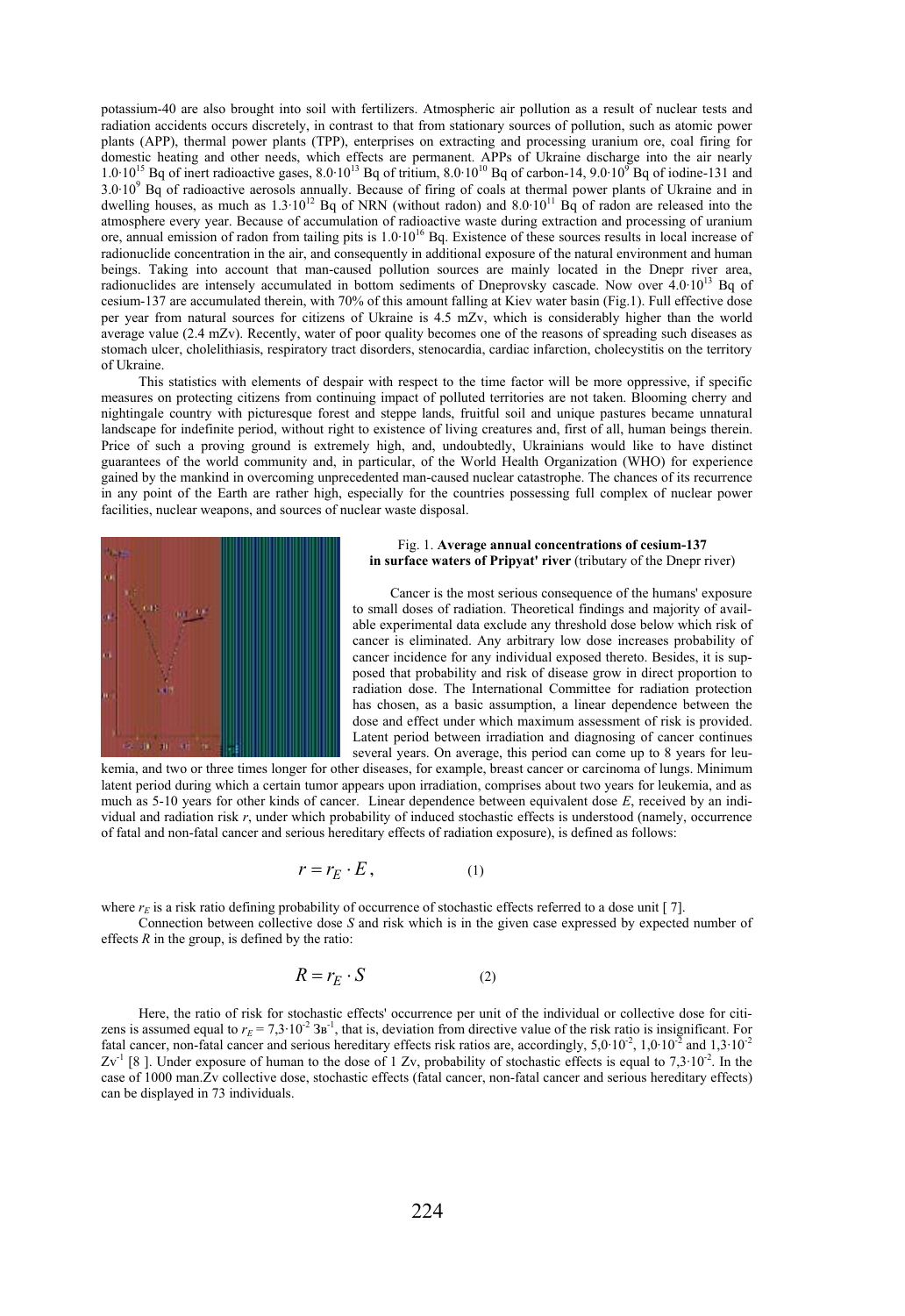It should be noted that risk ratios used now are far from those established once and for all, since they can be modified depending on new findings and giving a more precise definition to available data. Table 3 gives nominal ratios of probability for certain bio-tissues and organs [ 7].

|                                                              | Table 3. |
|--------------------------------------------------------------|----------|
| <b>Ratios of Probability for Fatal Cancer and Cumulative</b> |          |
| <b>Damage for Citizens</b>                                   |          |

| Tissue or organ                                 | Probability of    | Probability       |  |  |
|-------------------------------------------------|-------------------|-------------------|--|--|
|                                                 | fatal cancer,     | of cumula-        |  |  |
|                                                 | $10^{-2} Zv^{-1}$ | tive damage,      |  |  |
|                                                 |                   | $10^{-2} Zv^{-1}$ |  |  |
| Urinary bladder                                 | 0,3               | 0.29              |  |  |
| Bone marrow                                     | 0.5               | 1,04              |  |  |
| Bone surface                                    | 0.05              | 0,7               |  |  |
| Mammary glands                                  | 0,2               | 0.36              |  |  |
| Large intestine                                 | 0.85              | 1,03              |  |  |
| Liver                                           | 0.15              | 0,16              |  |  |
| Lungs                                           | 0,85              | 0,8               |  |  |
| Esophagus                                       | 0.3               | 0.24              |  |  |
| Ovaries                                         | 0,1               | 0.15              |  |  |
| Skin                                            | 0.02              | 0,04              |  |  |
| Stomach                                         | 1,1               | 1,0               |  |  |
| Thyroid gland                                   | 0.08              | 0,15              |  |  |
| Others                                          | 0,5               | 0.59              |  |  |
| Total                                           | 5,0               | 5,92              |  |  |
| Probability of serious hereditary abnormalities |                   |                   |  |  |
| Gonads                                          | 1,0               | 1,33              |  |  |
| Total value                                     | 6,0               | 7,3               |  |  |

Together with it, many authors mention serious discrepancies in the intensity of predictable and real levels of disease incidence in people. Prognostic values obtained in accordance with adopted methodology of radiation risk modeling are much less than actual cancer incidence revealed during the certain period. Carcinogenesis observed in the regions which are suffered the most, can not be caused by the radiation factor only, without taking into account atmospheric emissions. Growth of incidence of cancer proves that contribution of continuing and relatively unchanged factors of the natural character, as well as hereditary factors and other causes other than man-caused ones resulting in spontaneous or background level of carcinogenesis, is not an only level of the above disease incidence. In this connection, actively developed methods and theories of ecological risk formally supported by and complying with all the international ecological and medical societies can be considered more acceptable, with respect to problems of public health taking into account radia-

tion exposure and man-caused impacts.

Table 4 includes data on maximum individual and collective doses from the main sources for the Ukrainian citizens for seventy-year period, as well as additional figures on fatal cancer incidence and stochastic effects, which prove that maximum individual dose for seventy-year period can amount to 2,5 Zv (for people living near to tailing dumps of enterprises processing uranium ores) and cause additional 13 events of fatal cancer (18 events of stochastic effects) per 100 exposed individuals.

| Source                                                   | Individual           | Probabi-             | Probability          | Collective          | Fatal can-          | Events of           |
|----------------------------------------------------------|----------------------|----------------------|----------------------|---------------------|---------------------|---------------------|
|                                                          | dose, Zv             | lity of              | of stochastic        | dose,               | cer events          | stochastic          |
|                                                          |                      | fatal can-           | effects              | man.Zv              |                     | effects             |
|                                                          |                      | cer                  |                      |                     |                     |                     |
| 1. Ionizing radiation                                    | $3.15 \cdot 10^{-1}$ | $1,6.10^{2}$         | $2.3 \cdot 10^{-2}$  | $1,6.10^{7}$        | $8.0 \cdot 10^5$    | $1,2.10^6$          |
| background for                                           |                      |                      |                      |                     |                     |                     |
| Ukraine, 4,5 mZv/year.                                   |                      |                      |                      |                     |                     |                     |
| 2. "Normal" (world                                       | $1,7.10^{-1}$        | $8,4.10^{-3}$        | $1,2.10^{-2}$        | $8,5.10^{6}$        | $4,2.10^5$          | $6.2 \cdot 10^5$    |
| average) radiation back-                                 |                      |                      |                      |                     |                     |                     |
| ground, 2,4 mZv/year.                                    |                      |                      |                      |                     |                     |                     |
| 3. Atomic weapons                                        | $2,0.10^{-3}$        | $1,0.10^{-4}$        | $1,46 \cdot 10^{-4}$ | $1,0.10^5$          | $5,0.10^3$          | $7,3.10^{3}$        |
| tests.                                                   |                      |                      |                      |                     |                     |                     |
| 4. Chernobyl catastro-                                   | 0,2                  | $1,0.10^{-2}$        | $1,46 \cdot 10^{-2}$ | $8.99 \cdot 10^{4}$ | $4.5 \cdot 10^{3}$  | $6,6.10^{3}$        |
| phe.                                                     | $3,0.10^{-4}$        | $1,5.10^{-5}$        | $2,19.10^{-5}$       |                     |                     |                     |
| 5. Extraction of ura-                                    |                      |                      |                      | 6,59                | 0,33                | 0,48                |
| nium ore.<br>6. Processing of ura-                       | 2,52                 | $1,26 \cdot 10^{-1}$ | $1,84 \cdot 10^{-1}$ | $1,5.10^3$          | $7.5 \cdot 10^{1}$  | $1,1.10^2$          |
| nium ore.                                                |                      |                      |                      |                     |                     |                     |
| 7. Power generation at                                   | $3.0 \cdot 10^{-5}$  | $1,5.10^{-6}$        | $2,19.10^{-6}$       | 31,0                | 1,55                | 2,26                |
| atomic power                                             |                      |                      |                      |                     |                     |                     |
| plants.                                                  |                      |                      |                      |                     |                     |                     |
| 8. Power generation at                                   | $1.0 \cdot 10^{-2}$  | $5,0.10^{-4}$        | $7.3 \cdot 10^{-4}$  | $2,1.10^3$          | $1,05 \cdot 10^{1}$ | $1,53 \cdot 10^{1}$ |
| thermal power plants.                                    |                      |                      |                      |                     |                     |                     |
| 9. Coal firing by citi-                                  | $8,4.10^{-4}$        | $4,2.10^{-5}$        | $6.13 \cdot 10^{-5}$ | $7.0 \cdot 10^{1}$  | $3.5 \cdot 10^{2}$  | $5,1.10^2$          |
| zens.                                                    |                      |                      |                      |                     |                     |                     |
|                                                          |                      |                      |                      | $2,0.10^{5}$        | 1,0.10 <sup>4</sup> | $1,5.10^{24}$       |
| <b>Total for Ukraine (not</b><br>taking into account the |                      |                      |                      |                     |                     |                     |
| natural background).                                     |                      |                      |                      |                     |                     |                     |
|                                                          |                      |                      |                      |                     |                     |                     |

**Table 4 Additional Figures on Fatal Cancer Incidence and Total Stochastic Effects for Ukrainian Citizens**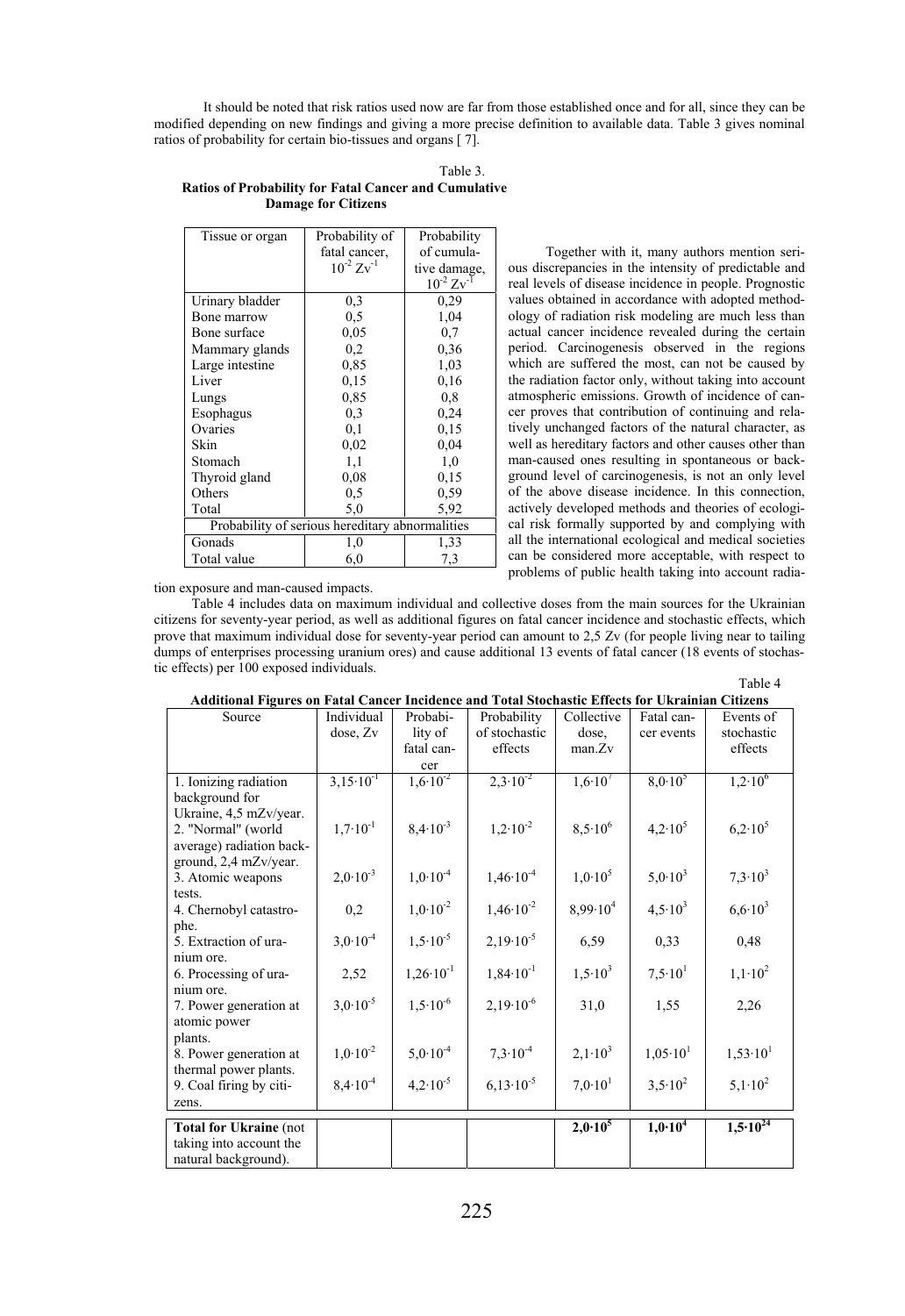Living on the territories polluted as a result of the Chernobyl catastrophe, with pollution density of 40,0  $Ci/km<sup>2</sup>$  (for cesium-137) and 3,0 Ci/km<sup>2</sup> (for strontium-90) results in exposure to 0,2 Zv dose, for seventy-year period. The largest value of collective dose,  $8,5.10^6$  man. Zv, is caused by the radiation background on the Ukrainian territory exceeding the value of "normal" ionizing radiation background. Actually all this excess is conditioned by high concentration of radon in living quarters. Regarding man-caused sources, the largest collective dose results from atomic weapons tests  $(1,0.10^5 \text{ man.Zv})$  and the accident at Chernobyl APP  $(8,99.10^4 \text{ man.Zv})$ , and the least one – from extraction of uranium ore using mining method (6,59 man.Zv).

Man-caused sources' action during 70 years in Ukraine threatens with additional 1,0·10<sup>4</sup> events of fatal cancer  $(1,5.10<sup>4</sup>$  events of stochastic effects). At the same time, because of increased radiation background for the same period,  $3,8 \cdot 10^5$  events of fatal cancer  $(5,8 \cdot 10^5)$  events of stochastic effects) can occur, that is, as much as 40 times more. As to their contribution to occurrence of fatal risk after tests of atomic weapons and Chernobyl catastrophe, the next in order are the sources connected with coal firing, processing of uranium ores, power generation at TPPs, APPs and uranium extraction by mining method. Therefore, we can judge upon realization of the risk for those who were under the first attack of radiation in 1986, only after the year 2016.

Among the late specific medical consequences, reliably connected with the impact of radiation component of the Chernobyl catastrophe, only the cancer of thyroid gland can be surely mentioned as such. Incidence of this disease in Ukraine, in five northern regions of the country, essentially increased from 0,1 in 1982-1985 to 11,5 in 1991- 1994 per one million of citizens. Tendency of thyroid gland cancer growth is observed at present time as well. The paper [9] evaluates the number of additional events of this variety of cancer. It is shown that collective dose absorbed in thyroid gland for the Ukrainian population is  $5.7 \cdot 10^5$  man. Gr. Ratio of probability for thyroid gland cancer is equal to  $0,15 \cdot 10^{-2}$  Gr<sup>-1</sup>. Consequently, we can expect about 8,610<sup>5</sup> additional events of cancer of thyroid gland or, on average, 1,7 events per 100 thousand of irradiated people. Spontaneous frequency of occurrence of thyroid gland cancer is equal to one event per one million of citizens a year, or seven events per 100 thousand of people for seventy-year period. Maximum incidence of thyroid gland cancer in Ukraine connected with consequences of the Chernobyl catastrophe, according to forecasts, is expected in 2011-2016 [10], whereas some experts consider the present situation the "peak" one.

Some groups of experts, who analyze possibilities of safe living on the affected territories, state that there are "kinds of agricultural products which can be safely grown on soils polluted with radionuclides". It is just half-truth. Really, there are some plants accumulating much less radionuclides from soil than the other ones. For example, wheat grain on the polluted territory accumulates five times less radioactive strontium, than barley or peas; potato tubers accumulate half of radioactive substances as compared with beet etc. Even various kinds of trees differ as to characteristics of radionuclide accumulation. However, all plant species take radionuclides out of soil (Table 5,) (according to data of the Dnipropetrovsk Regional Sanitary-Hygienic Station, 2005). As long as today's residents of Chernobyl region receive up to 90% of radiation dose from local foodstuffs polluted with radionuclides, it is necessary to perform long-term (for more than one decade) radiation monitoring of foodstuffs and individual accumulation of radionuclides.

Table 5

| Years | Foodstuffs  |              |            |            |             |  |
|-------|-------------|--------------|------------|------------|-------------|--|
|       | Milk        | <b>Bread</b> | Meat       | Fish       | Vegetables  |  |
| 1964  | 0.88 / 0.34 | 1,94/0,93    | 1,04/0,74  | 1,63/1,26  | 0.53 / 1.04 |  |
| 1986  | 3.4/1.7     | 0.4/2.1      | 2,0/2,1    | 10,6/0,19  | 1,22/1,8    |  |
| 1988  | 2,63/0,28   | 0.86/0.1     | 0,83/0,16  | 15.0 / 0.1 | 0.58 / 0.26 |  |
| 1990  | 0.96 / 0.05 | 0.35/0.18    | 0,35/0,15  | 9,02/0,6   | 0,11/0,15   |  |
| 1995  | 0,098/0,13  | 0,2/0,125    | 0,2/0,193  | 0.21/0.3   | 0,15/0,1    |  |
| 2000  | 0.15 / 0.05 | 0,36/0,22    | 0,36/0,108 | 0,029/0,15 | 0.3 / 0.95  |  |
| 2001  | 1,165/0,3   | 0,525/0,412  | 1,28/0,324 | 0,62/2,263 | 0.21 / 0.54 |  |
| 2002  | 0,43/0,451  | 0,18/0,231   | 1,72/0,091 | 2,35/0,22  | 0,216/0,23  |  |
| 2003  | 0,66/0,37   | 0.2 / 0.18   | 0,65/0,42  | 0.96/0.8   | 0.27 / 0.28 |  |

**Content of Cesium-137/ Strontium-90 in Foodstuffs in Bq/kg(l)\*** 

\* The Dnipropetrovsk Region is one of the most industrially developed and ecologically unstable regions of Ukraine

Over 4 millions of people live in Chernobyl regions of CIS, including about 1 mln. children. Establishment and observance of strict permissible levels of radionuclide content in foodstuffs can become an important protection measure. Pollution of milk with radionuclides represents sufficient evidence of danger for children's health in any population center. According to data of the Ministry of Health of Belarus, as of the year 2001 in 1100 villages content of cesium-137 in milk increased 50 Bq/l, and in 350 villages this figure came up to 100 Bq/l. Adopted normative values (dose limit of 1 mZv per year, permissible content of cesium-137 in milk for adults - up to 1000 Bq/l, for children – 400 Bq/l), established on the basis of risk ratios of Hiroshima and Nagasaki, are not suitable for long-term chronic radiation exposure after Chernobyl event. These norms should be toughened 10-20 times.

State of health of the citizens in Ukraine, as well as in many other CIS countries, came to critical boundary. Since the year 1992, depopulation of the country began. Negative population processes having tremendous sluggishness are set going and gathering strength. Every year, population of Ukraine decreases, on average, by half a million of people. Damage caused to population health, even without further aggravation, shall echo in the first half